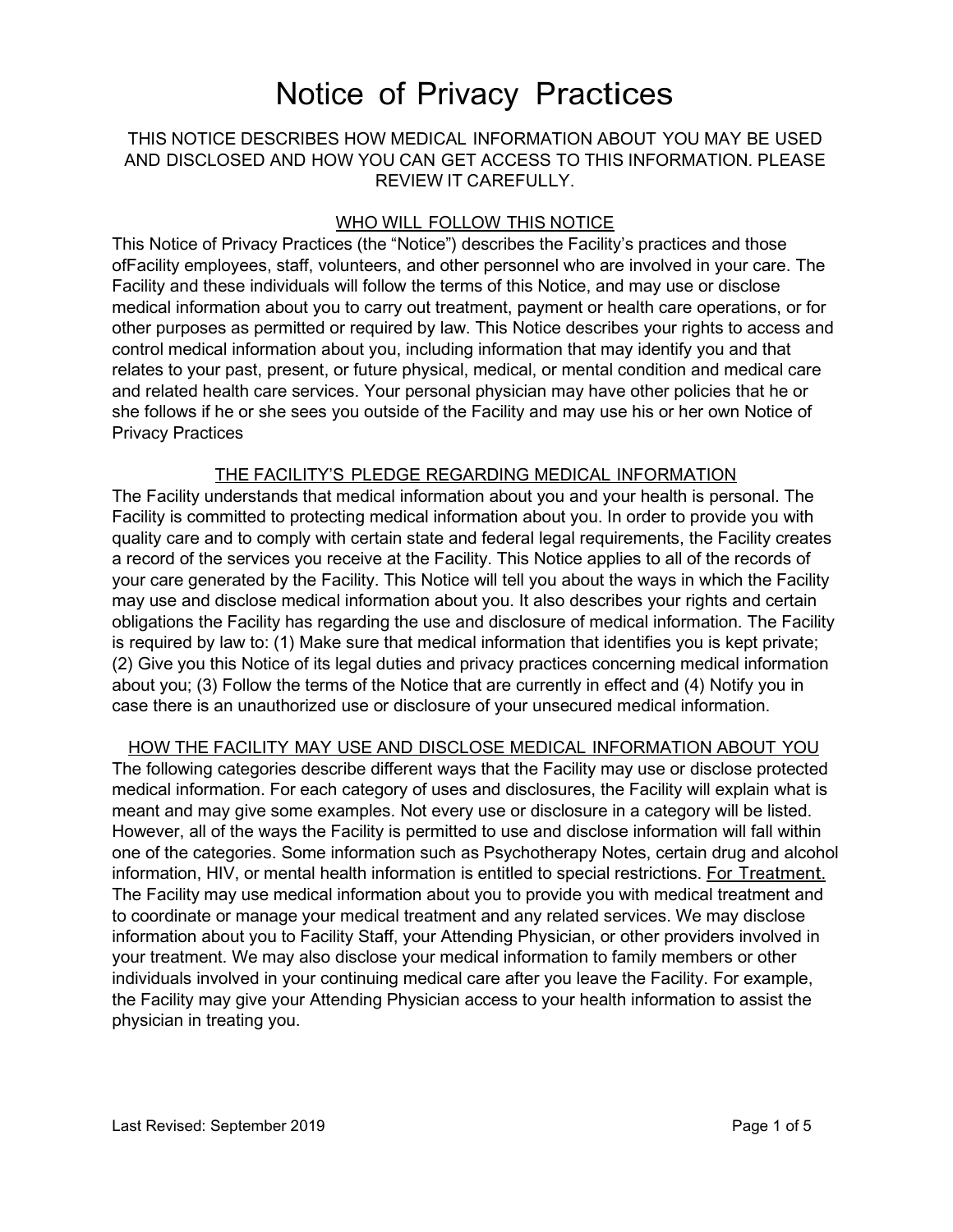For Payment. The Facility may use and disclose medical information about you so that the Facility can get paid for the treatment and services you receive at the Facility. For example, the Facility may need to give information to your health plan or to the Medi-Cal or Medicare program about treatment you receive at the Facility so that they will pay the Facility or reimburse you for your care. The Facility may also tell your health plan about a proposed treatment to determine whether your plan will cover the treatment.

For Health Care Operations. The Facility may use and disclose medical information about you to carry out activities that are necessary for Facility operations. These uses or disclosures are made for quality of care, compliance activities, administrative purposes, contractual obligations, grievances or lawsuits. For example, the Facility may use medical information to review treatment and services provided at the Facility or to evaluate the performance of its staff and contractors in caring for you.

Facility Directory. The Facility may list your name, room number, general description of your condition (excluding medical information), and your religious affiliation in the Facility'sDirectory of residents.

❏ If you would NOT like your information to be listed in the Facility Directory, check here. To Individuals or Family Members Involved in Your Health Care. Unless you object, the Facility may disclose medical information about you to a member of your family, a relative, close friend or any other person that you identify who is involved in your care. The Facility may also tell your family or friends, personal representative, or any other person who is responsible for your care, of your location, general condition or death, unless you object.

Emergencies. The Facility may disclose medical information about you to a public or private entity assisting in disaster relief so that your family can be notified about your condition, status, or location. You may object to this disclosure with a written request. However, if you are not available or are unable to agree or object, or in some emergency circumstances, the Facility will use its professional judgment to decide whether this disclosure is in your best interest.

❏ If you would like to object to this disclosure, check here.

For Fundraising Activities. The Facility may use medical information about you to contact you about Facility sponsored activities including fundraising events. We will only use contact information such as your name, address, and phone number.

As Required By Law. The Facility will disclose your health information when required to do so by federal, state or local law.

Workers Compensation. The Facility may release medical information about you for workers' compensation or similar programs. These programs provide benefits for work-related injuries or illness.

For Public Health Activities. The Facility may disclose medical information about you for public health activities. These purposes generally include the following: (1) To prevent or control disease, injury, or disability; (2) To report deaths; (3) To report abuse or neglect of children, elders and dependent adults; (4) To report reactions to medications or problems with products; (5) To notify people of recalls of products they may be using; and (6) To notify a person who may have been exposed to a disease or who may be at risk for contracting or spreading a

disease or condition.

For Health Oversight Activities. The Facility may disclose medical information about you to a health oversight agency for activities authorized by law.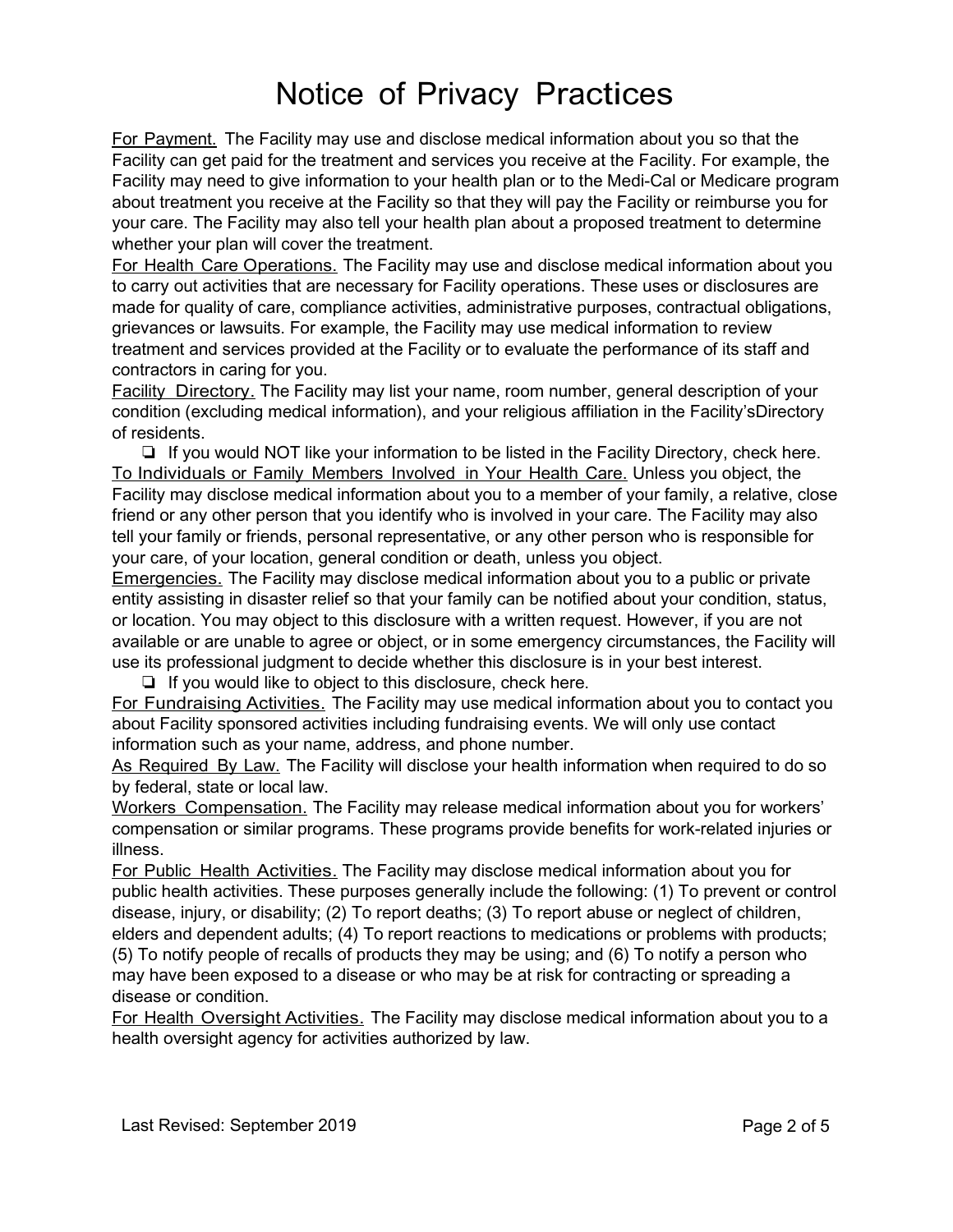For Lawsuits and Disputes. The Facility may disclose medical information about you in response to a court or administrative order, subpoena, discovery request, or other lawful process.

Disclosure to Law Enforcement. If asked to do so by law enforcement and as authorized or required by law, the Facility may release medical information: (1) To identify or locate a suspect, fugitive, material witness, or missing person; (2) About a suspected victim of a crime if, under certain limited circumstances, we are unable to obtain the person's agreement; (3)About a death suspected to be the result of criminal conduct; (4) About criminal conduct at the Facility; and (5) In case of a medical emergency, to report a crime, the location of the crime or victims, or the identity, description or location of the person who committed the crime.Decedents. The Facility may release medical information about you to a coroner or medical examiner. This may be necessary, for example, to identify a deceased person or determine the cause of death. The Facility may also release medical information about you to funeral directors. The Facility may also release information to any individual known to the Facility as a family member, close personal friend of the family, or any other person identified, who was involved in your care or the payment for your care prior to your death, unless you indicate otherwise. Your medical information may be used or disclosed to others without your authorization after fifty (50) years from the date of your death.

For Specialized Government Functions. The Facility may disclose medical information about you to authorized federal officials for intelligence, counter intelligence, and other national security activities.

Information About Inmates/Individuals in Custody. If you are an inmate or under the custody of a law enforcement official, the Facility may release medical information about you to the correctional institution or law enforcement official responsible for you as authorized or required by law.

Disclosure For Threats to Health and Safety. In certain circumstances, the Facility may be required to disclose medical information to avert a serious threat to your health and safety or the health and safety of another person as required by law enforcement. The use or disclosure will be made in compliance with the law and will be limited to the relevant requirements of the law.

### SPECIAL PROVISIONS RELATED TO RESIDENT PRIVACY

Psychotherapy Notes. The Facility will not release any Psychotherapy Notes without a specific authorization from you that allows the Facility to release the notes.

Marketing. The Facility will not release your medical information for marketing purposes without an authorization from you.

Sale of Medical Information. The Facility will not sell your medical information without an authorization from you.

HIV/AIDS Test Results. The Facility will not disclose the results of an HIV/AIDS test unless you give the Facility specific written authorization. The Facility may disclose HIV/AIDS test results without your specific authorization as required by state or federal reporting laws.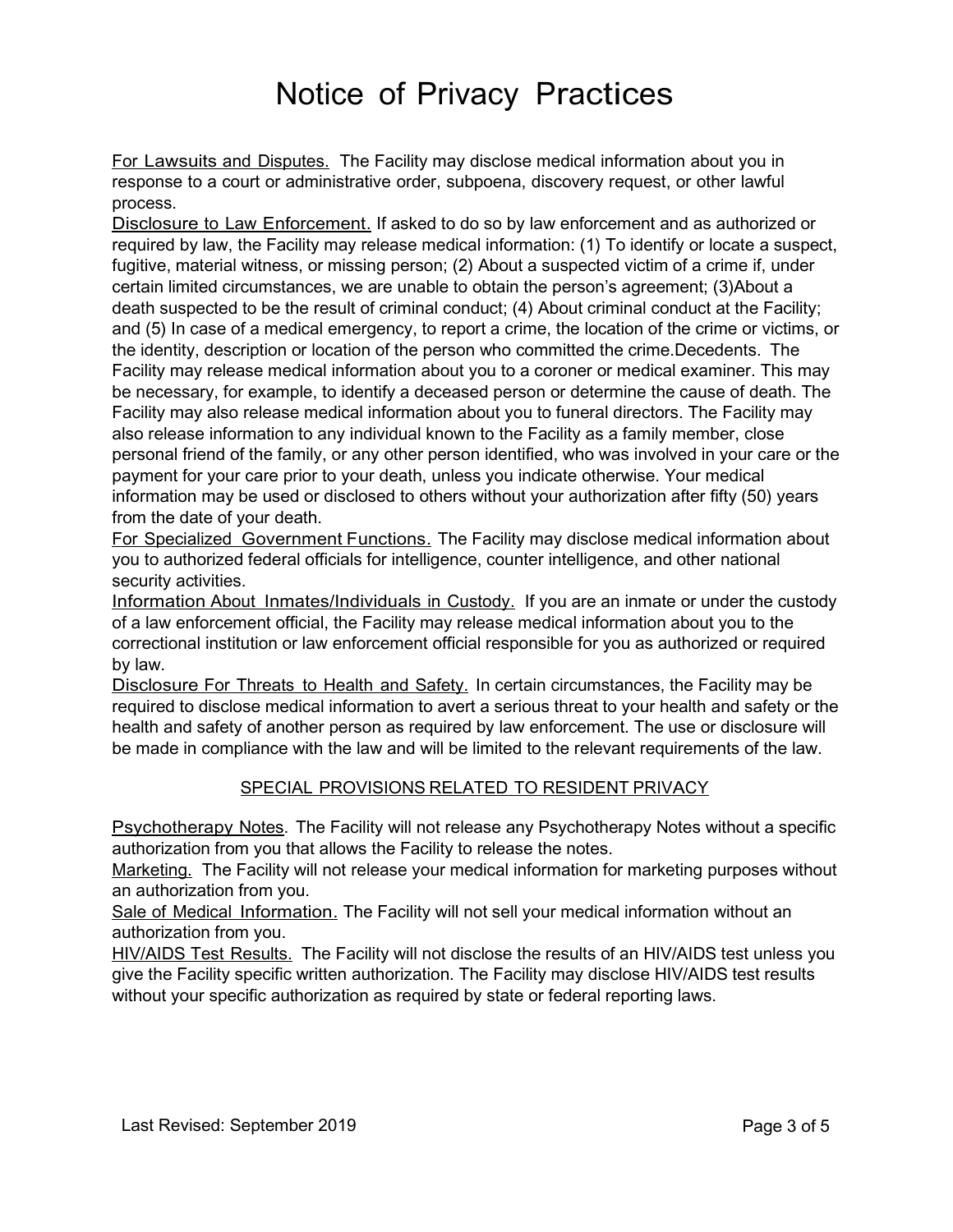### YOUR RIGHTS

You have the following rights regarding your medical information. In order to exercise these rights, you must contact The HIPAA Privacy Officer at the Facility. You may be asked to submit a written request. The HIPAA Privacy Officer may be contacted using the following information: The Facility: Premier Health and Rehabilitation Center of Las Vegas

Attn: HIPAA Privacy Officer

Address: 2945 Casa Vegas Street, Las Vegas, NV 89169

Phone: (702) 735-7179 Fax: (702) 650-2421

Right to Inspect and Copy. With certain exceptions, you have the right to inspect and receive copies of your medical information.

Amendment. If you feel that medical information about you is incorrect or incomplete, you may ask the Facility to amend the information.

Right to an Accounting of Disclosures. You have the right to receive a list of certain disclosures that we may have made of your medical information.

Right to Request Restrictions. You have the right to request a restriction or limitation on medical information that the Facility uses or discloses about you for treatment, payment or health care operations, and to request a limit on the medical information that the Facility may disclose to family members or friends involved in your care.

Request Confidential Communications. You have the right to request that the Facility communicate with you about your appointments or other matters related to your treatment in a specific way or at a specific location.

Receive a Copy. You have the right to obtain a copy of this notice.

### CHANGES TO THIS NOTICE

The Facility reserves the right to change the terms of this Notice at any time. The Facility reserves the right to make the revised or changed notice effective for medical information the Facility already has about you as well as any information the Facility receives in the future. The Facility will post a copy of the current Notice. The Notice will contain an effective date.

### QUESTIONS AND COMPLAINTS

If you have any questions or believe that your privacy rights have been violated, you may contact the Facility's HIPAA Privacy Officer in person or mail a written summary of your concern to the address listed above.

You may also file a written complaint with the Department of Health and Human Services at the following address:

> U.S. Department of Health and Human Services Office for Civil Rights Centralized Case Management Operations 200 Independence Ave., S.W. Suite 515F, HHH Building Washington, D.C. 20201 Phone: (800) 368-1019 Fax: (202) 619-3818